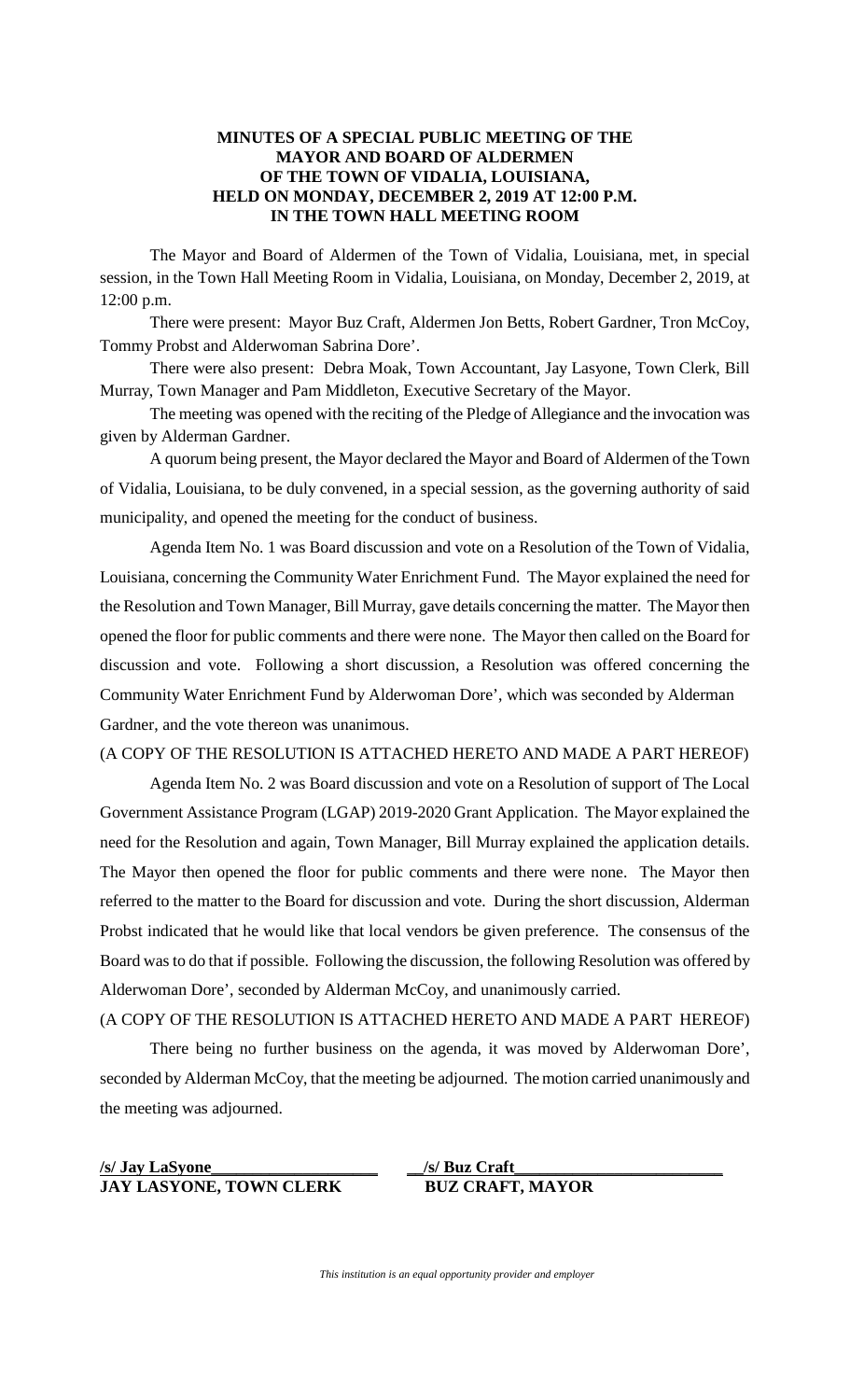The following resolution was offered by Alderwoman Dore' and seconded by Alderman Gardner:

#### **RESOLUTION**

## A RESOLUTION OF THE TOWN OF VIDALIA, LOUISIANA, CONCERNING THE COMMUNITY WATER ENRICHMENT FUND

**WHEREAS,** the Division of Administration, State of Louisiana, has been delegated the responsibility of the administration of the Community Water Enrichment Fund, authorized by the Louisiana State Legislature, setting up necessary procedures governing the project application under the program; and

**WHEREAS,** said procedures established by the Division of Administration require a Resolution certifying the approval of the filing of the application before submission of the application:

**NOW, THEREFORE, BE IT RESOLVED,** by the Mayor and Board of the Town of Vidalia, Louisiana, that the said Town of Vidalia hereby:

- (1) Approves the filing of an application for funding to the Community Water Enrichment Fund; and
- (2) Appoints Mayor Buz Craft and/or Town Manager Bill Murray as Agents of the Town of Vidalia to conduct all negotiations, execute and submit all documents, including, but not limited to, applications, agreements, payment requests and any other documents which may be necessary for the completion of the aforementioned project.

**THE ABOVE RESOLUTION** was called for a vote and the vote thereon was as follows:

YEAS: Alderman Betts, Alderwoman Dore', Alderman Gardner, Alderman McCoy, Alderman Probst.

NAYS: NONE.

ABSTAINING: NONE.

ABSENT: NONE.

**AND THE RESOLUTION** was declared adopted on this the 2nd day of December, 2019.

 **/s/ Jay LaSyone\_\_\_\_\_\_\_\_\_\_\_\_\_\_\_\_\_ \_\_/s/ Buz Craft JAY LASYONE, TOWN CLERK BUZ CRAFT, MAYOR** 

\_\_\_\_\_\_\_\_\_\_\_\_\_\_\_\_\_\_\_\_\_\_\_\_\_\_\_\_